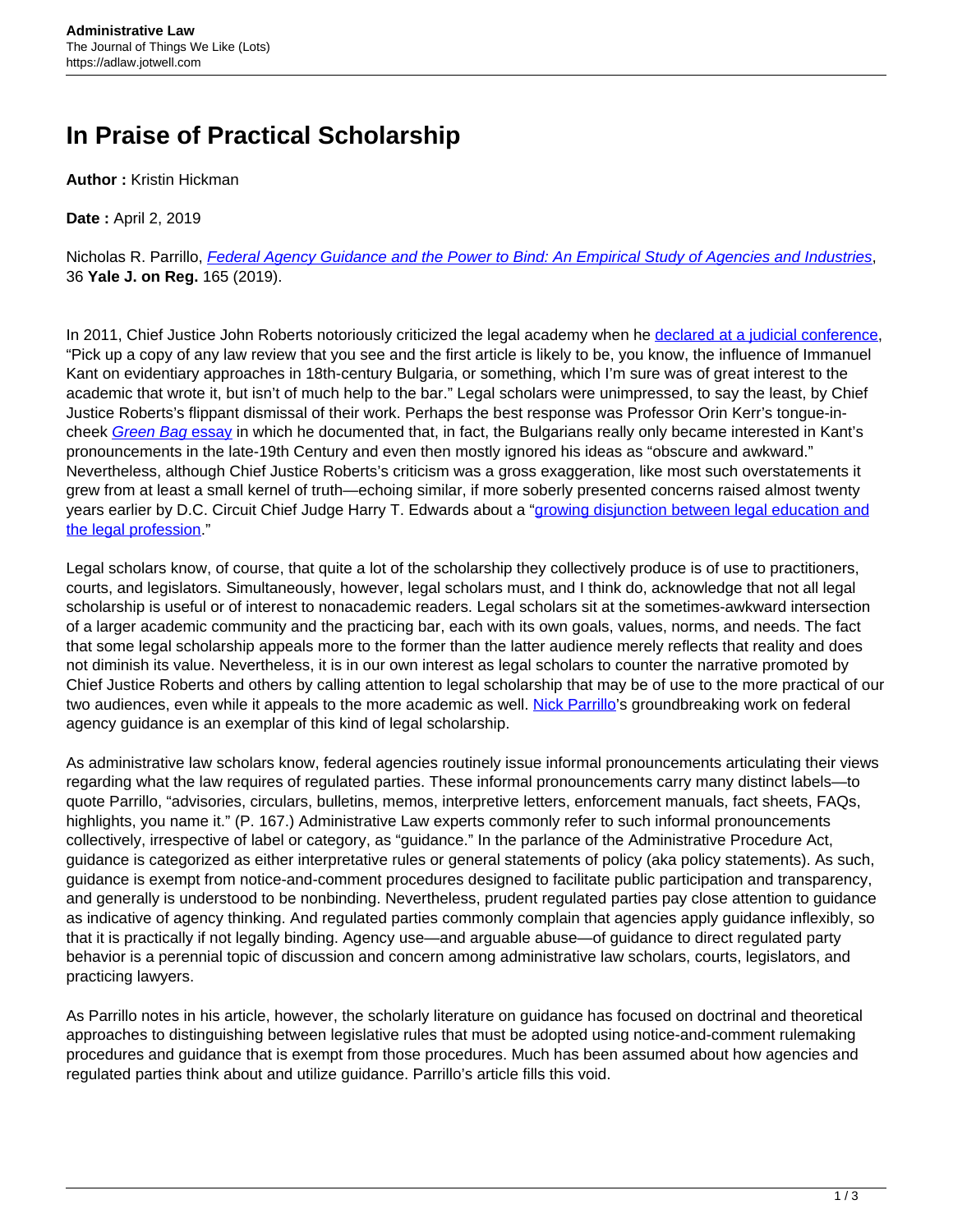Parrillo's article grew from work that he performed initially on behalf of the **Administrative Conference of the United** [States,](https://www.acus.gov/) or ACUS. Specifically, Parrillo interviewed 135 individuals working in government, industry, and nonprofit organizations across eight different regulatory fields, seeking to assess the role of guidance in the day-to-day decision-making and operations of agencies and regulated parties. The initial result of the study was a [200-page report](https://www.acus.gov/sites/default/files/documents/parrillo-agency-guidance-draft-report.pdf) for ACUS, rich and thorough in its detail, and a [set of recommendations](https://www.acus.gov/recommendation/agency-guidance-through-policy-statements) for agency use of policy statements that ACUS adopted and published in the Federal Register in 2017. ACUS recommendations are deliberately nondoctrinal, avoid making definitive legal conclusions, and are couched in terms designed to persuade agencies to adopt them. Although Parrillo's ACUS report and his article overlap considerably, the article format offers more latitude for academic reflection.

Parrillo's article finds that regulated parties have a legitimate basis for complaining that even nonbinding guidance really is more binding than not. Regulated parties often, though not always, face tremendous pressure to comply with guidance. Agencies often, though not always, exacerbate the difficulty by applying guidance inflexibly.

Regulated parties routinely find themselves in a position of needing to adhere to guidance—and not just to avoid becoming the target of an agency enforcement action, although enforcement is an obvious concern. For example, many regulated parties must pursue agency pre-approval processes to obtain permits, licenses, certifications, and the like. Complaining about or failing to adhere to agency guidance can result in delays, if not outright denials. Also, regulated parties are repeat players before agencies, meaning that they must maintain good working relationships with agency officials that might be undermined by complaining about or failing to adhere to agency guidance. For some regulated parties, the perceived need to maintain good working relationships with agency officials in turn prompts internal regulatory affairs employees to push for compliance with guidance, even where a good case may be made at law that a particular guidance document exceeds the agency's authority.

In turn, agency officials are often inflexible rather than open-minded in their application of guidance. Parrillo rejects, however, the common conventional wisdom that agencies just want to bind regulated parties while avoiding the hard work and inconvenience of notice-and-comment procedures. Instead, he observes, agency inflexibility more often comes from demands by regulated parties, Congress, the courts, and nearly everyone else demands that agencies act consistently. Departures from guidance may be seen as ad hoc and unprincipled, contrary to statutory and political expectations that agencies not act arbitrarily or capriciously. In other words, the same parties that complain about agency inflexibility impose demands that make such inflexibility more likely.

For all of the above, Parrillo suggests that agencies pursue what he labels principled flexibility—meaning "that agency officials make departures from guidance, but for each departure, they give a written explanation that is accessible to other agency officials and to regulated parties, with the understanding that the exception thereby becomes generally applicable to like facts going forward." (P. 241.) The result, he contends, would be "a body of rationally evolving precedent that informs future decisions about departure requests." Parrillo acknowledges that this suggestion faces its own obstacles. Evaluating and documenting principled departures from guidance is more time consuming and expensive than simply applying guidance inflexibly. Regulated parties seeking pre-approval may prefer speed over flexibility, and thus may resent bearing the burdens of principled flexibility. Additionally, Parrillo recognizes that some inflexibility may simply be due to genuine faith by agency officials that the guidance in question is simply right. In such instances, Parrillo suggests that such cases represent "the archetypal scenario calling for legislative rulemaking." (P. 262.) He encourages agencies to resist this sort of inflexibility and expend the resources necessary to pursue a policy of principled flexibility with respect to guidance.

Parrillo's article, and the ACUS report from which it draws, are too full of interesting and useful observations to do justice in this short review. Together, they will provide a useful resource for anyone interested in the topic of agency guidance for years to come. His observations are not only insightful but balanced—reminding those of us working in this administrative law and regulatory space that there is more than enough "blame" to go around for the deficiencies of the status quo. Meanwhile, Parrillo's proposal for a principled flexibility is eminently sensible as well as doctrinally sound. One can only hope that agencies take up his suggestion, and if they do, that regulated parties do not